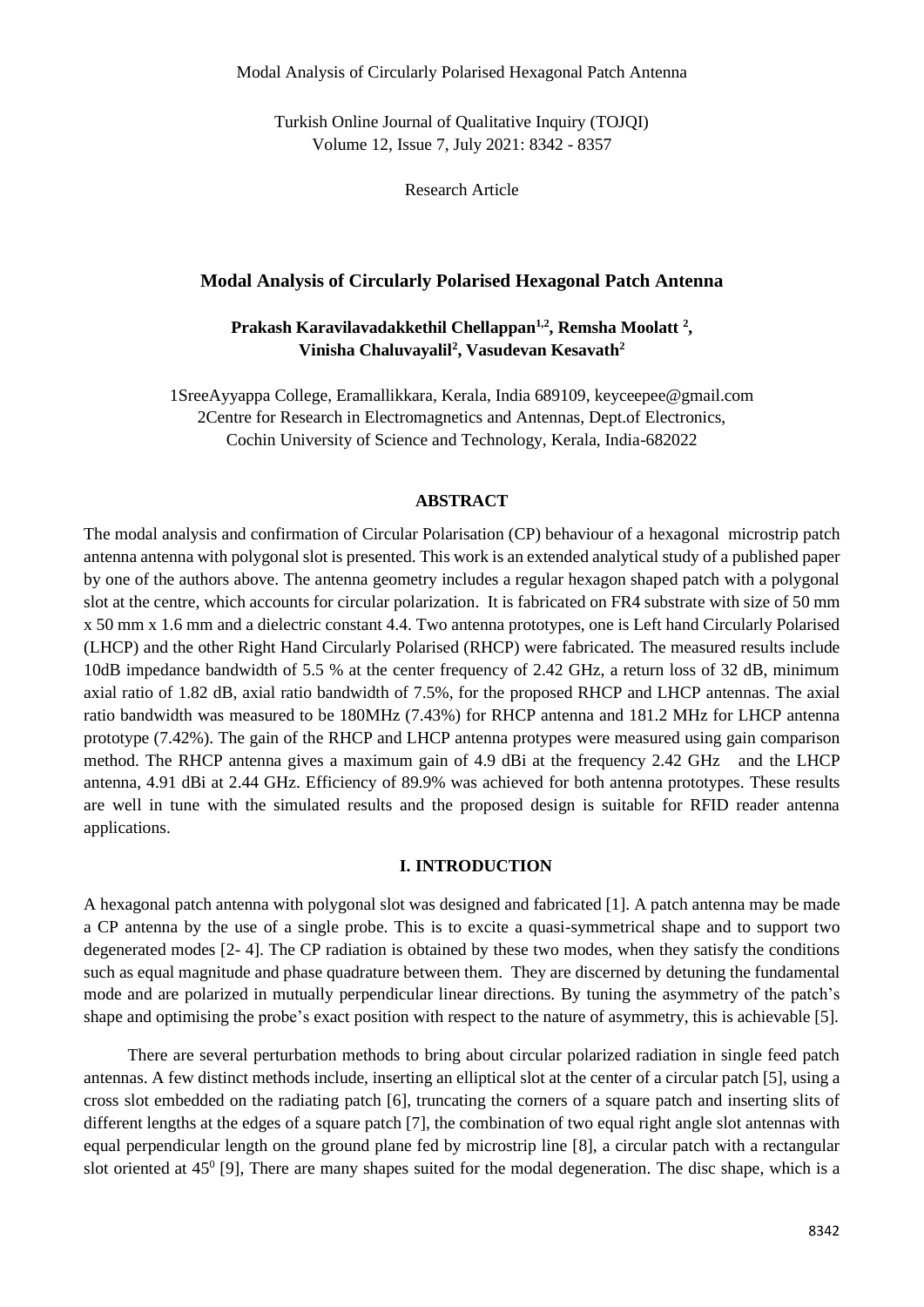direct way to split the radiator fundamental mode, consists a thin slit cut through the center [9]. The feed point was positioned at a location, where two modes at near degenerate frequencies are excited in the vicinity of 2.45 GHz.

## **II. ANTENNA GEOMETRY**

Figure 1(a) shows the antenna geometry. The antenna is fabricated on a substrate of  $\varepsilon = 4.4$ , tan $\delta = 0.02$  and  $h = 1.6$ mm. It consists of regular hexagonal patch as the radiating element, which is fabricated using copper material of thickness 0.035 mm on the top side of the substrate and the copper ground plane is of dimensions  $50\text{mm} \times 50\text{mm} \times 0.035\text{mm}$  on the bottom, situated on the center of the patch oriented along the X axis. The dimensions of the hexagonal slot are designated as i) b - the smaller Y axis dimension (top and bottom width), ii) c - the larger Y axis dimension (central width) and iii)  $d$  – the larger X axis dimension (height). These dimensions are such that  $b < c < d$ . The aspect ratio 'k' is defined as ratio of 'd' to 'c' with 'b' constant. As stated earlier, in order to generate circularly polarized waves, the simplest approach is to excite two equal amplitude degenerate orthogonal modes by a single feed point at an estimated location. The simplest way to excite degenerate modes *TM<sup>01</sup>* and *TM<sup>10</sup>* is to cut a thin slit through the center [9]. In this proposed antenna a hexagonal slot with unequal sides is chosen as the asymmetry or detuning element, in order to radiate circularly polarized waves. The radiation of circularly polarized wave is highly sensitive with respect to the position of the feed location and the dimensions of the central slot.



**Figure 1.** Geometry of the proposed antenna. (a) side view (b) Top view of RHCP antenna (c) Top view of LHCP antenna. (d) central irregular hexagonal slot geometry, Guided wavelength  $\lambda$ g = 0.0604 m, a = 17.244mm (0.285 λg), b=1mm (0.0166 λg), c = 7mm(0.116λg), d = 11.4mm(0.189λg), k = 1.62, L = W = 50 mm (0.8278  $\lambda$ g). X (21mm, 19 mm), Y (21mm, 31mm).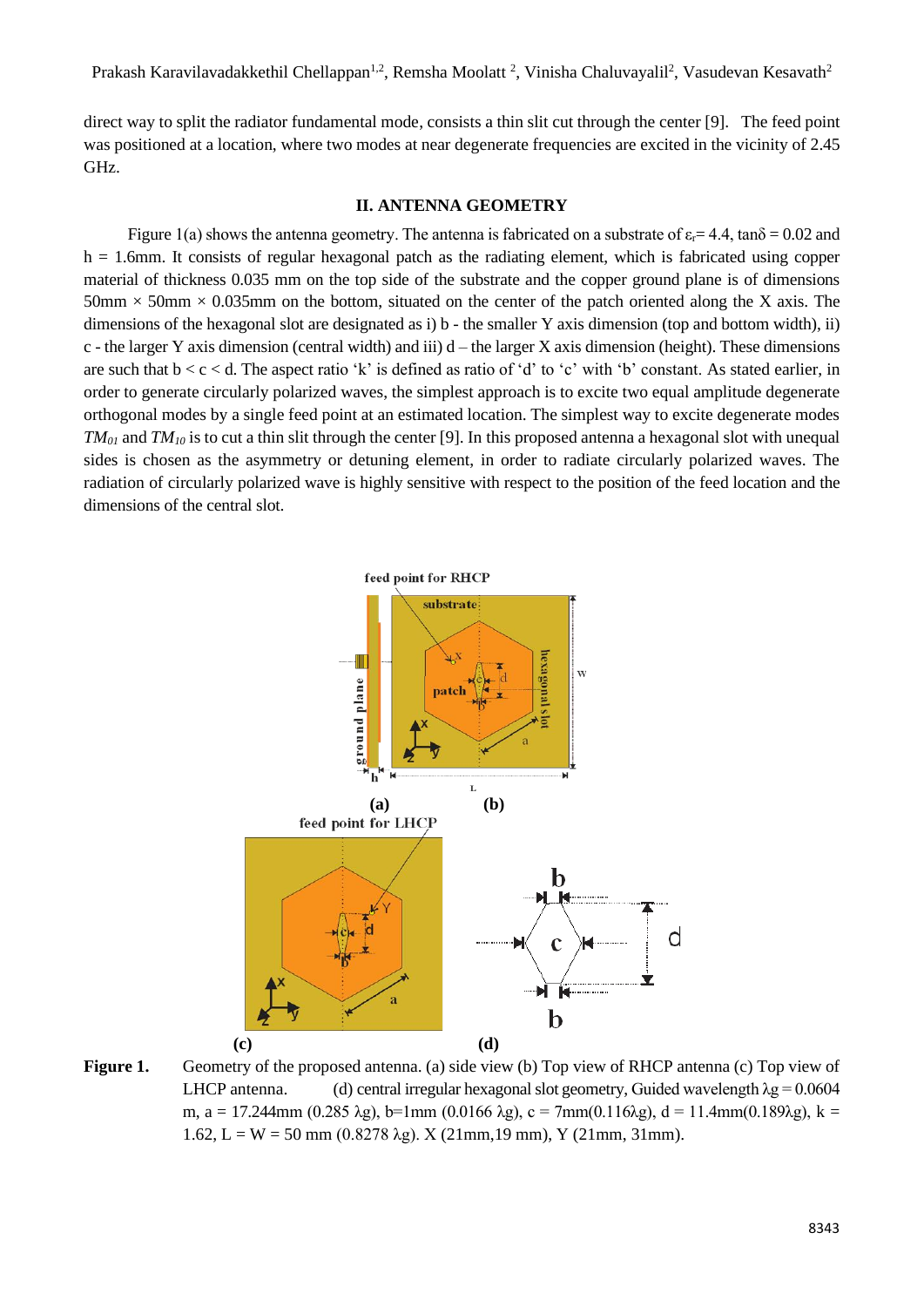#### Modal Analysis of Circularly Polarised Hexagonal Patch Antenna

The antenna is excited through co - axial probe at the location X to produce RHCP)and at the feed location Y to radiate electromagnetic waves with LHCP The co-axial probe feed point for RHCP antenna is the mirror image as that for LHCP antenna with respect to the center of the patch. The feed location is chosen along the locus of 50  $\Omega$ characteristic impedance and is adjusted for good matching. It was proved that with annular shapes, it is possible to enhance the bandwidth because less amount of energy is stored beneath the patch metallization and less quality factor therein [10].

The authors have experimentally demonstrated in [11] that when the patch shape is dodecagonal, gain is slightly less (4.82 dBi /4.67 dBi), ARBW is 5.5 % and when the shape is hexagonal with elliptical and circular slots, the gain is 4.5dBi and ARBW is 5.8% [12]; both designed for the same resonant frequency 2.45GHz. The novelty of the proposed antenna is its shape, percentage area reduction, compactness and the mode of generation of circularly polarized radiation, simplicity in design and easiness of fabrication.

## **Design equations and the CP mechanism**

In order to design the hexagonal patch antenna, the design of the circular patch antenna is considered, as the two antennas are closely related to each other [13]**.** The side length 'a' of the regular hexagon for a resonant frequency of  $f_r = 2.687$ GHz is designed as follows. The dominant mode resonance frequency of a circular patch is given by [13]

$$
f_r = \frac{X_{mn} c}{2\pi r_e \sqrt{\epsilon_r}}\tag{1}
$$

where  $f_r$  is the resonant frequency of the patch,  $X_{mn} = 1.8411$  for the dominant mode TM<sub>11</sub>, c is the velocity of light in free space, **ε<sup>r</sup>** the relative permittivity of the substrate, '**re**' is the effective radius of the equivalent circular patch and is given by [13]

$$
r_{e} = r \left\{ 1 - \frac{2h}{\pi r \epsilon_r} (\ln \frac{\pi r}{2h} + 1.7726) \right\}^{0.5}
$$
 (2)

where 'r' is the actual radius of the circular patch and 'h' is the height of the substrate. Then by equating the areas of a circle and a regular hexagon, the edge or side length of the regular hexagon 'a' may be found out as in [13],

$$
\pi r_e^2 = \frac{3\sqrt{3}}{2}a^2\tag{3}
$$

The introduced central slot contributes towards the generation of circularly polarized waves and also to reduce the resonant frequency of the patch. The normalized impedance ratio function corresponding to the degenerated *TM<sup>01</sup>* odd mode to *TM10* even mode is given as [5]

$$
\beta_{\zeta}(\omega) = \frac{\zeta_0(\omega)}{\zeta_e(\omega)} = \frac{1 + jQ(\frac{\omega}{\omega_e} - \frac{\omega_e}{\omega})}{1 + jQ(\frac{\omega}{\omega_0} - \frac{\omega_0}{\omega})}
$$
(4)

By proper choice of  $\omega_0$  and  $\omega_e$  in the vicinity of  $\omega$ , phase difference between the components is chosen as  $90^0$  and magnitude to be proportional to AR. Here in this work,  $f_0$  is chosen to be 2.45 GHz,  $f_0$  and  $f_e$  are chosen such that AR is less than 3dB. As the fundamental mode exhibits a zero in the central area, the fields will not be affected significantly. The fundamental mode splits into degenerate orthogonal modes by the proper choice of feed point and asymmetry. For the odd mode, which is oriented towards the slot (X axis), the perturbation is minimum as the top and bottom width of the slot is made narrow enough. If the slot had been a rectangular geometry with width 'b' and height 'd' and no change in orientation, the odd mode surface current would not have been affected by this perturbation and the resonant angular frequency would have been approximately that of fundamental resonant frequency [10]. Whereas, for the even mode (oriented about y axis),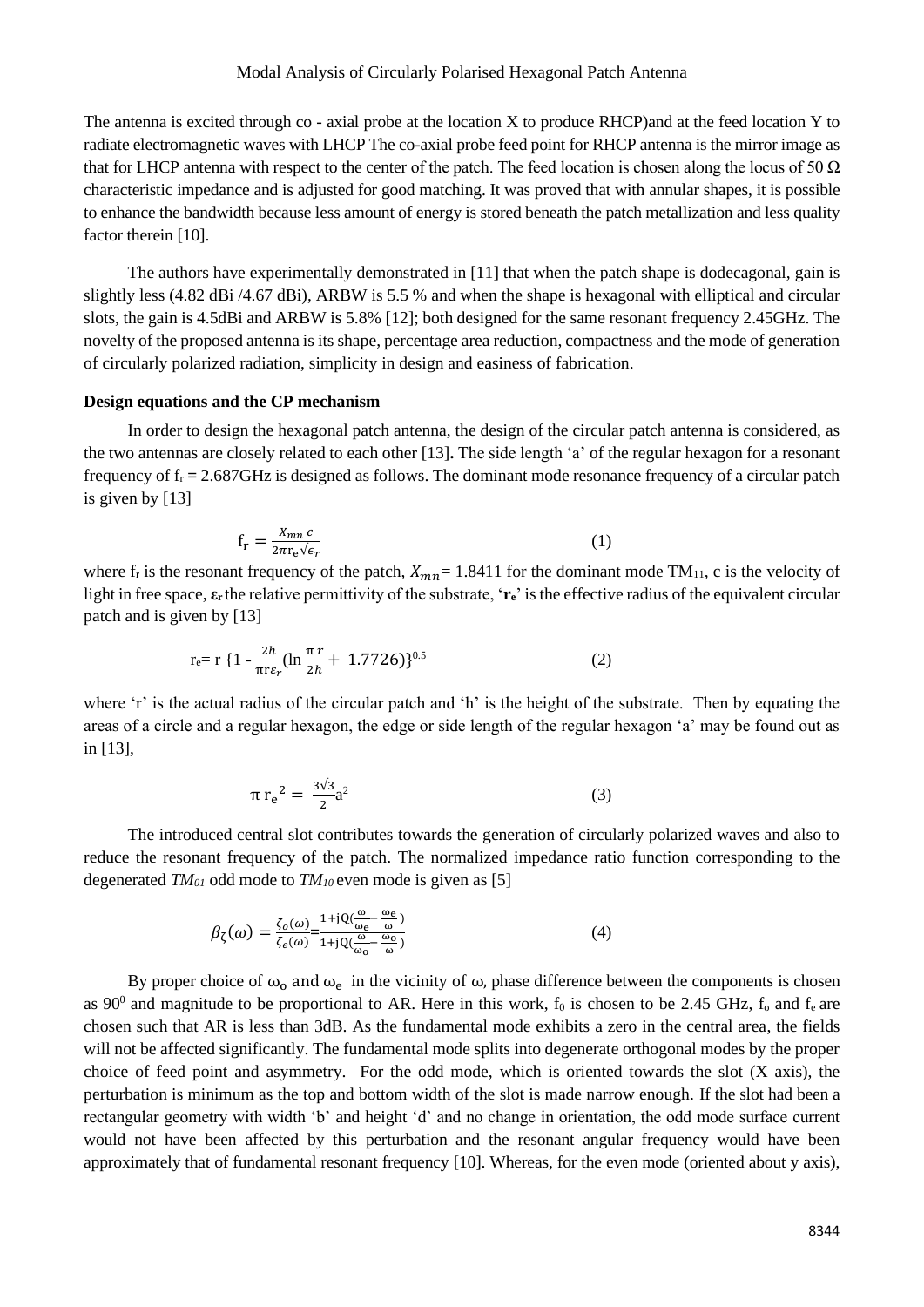the surface current is forced to traverse more length around the slot. On account of more electrical length, even mode resonant frequency  $\omega_e$  is reduced [14].

At this juncture, if a second orthogonal cut is made at the centre, it will enhance the electrical path of the odd mode and results in the reduction of corresponding resonant frequency. Here in this work, instead of making an orthogonal cut, the central width of the hexagonal slot (7mm) is made larger than the top and bottom width (1mm). The same effect of second orthogonal cut is achieved due to this enhancement of central width. Similarly, signal in odd mode also has to traverse more length and therefore resonant frequency is reduced. By selecting appropriate dimensions for the slot, the two degenerate mode frequencies are made nearly equal. Overall dimension of the antenna is reduced.



 (a) RHCP antenna (b) LHCP antenna **Figure 2.** Photographs of the antenna prototypes

The photographs of the proposed antennas are depicted in Figure 2. To design the hexagonal patch, design equations are derived based on the geometry and frequency of operation after computing the guided wavelength λg (the wavelength in the dielectric  $\lambda$ g = λ<sub>0</sub>/ε<sub>reff</sub>, where λ<sub>0</sub> is the free space wavelength and the effective permittivity of the substrate  $\varepsilon_{\text{reff}}$  is computed as 4.106, using the formula [3]

$$
\varepsilon_{\text{reff}} = \varepsilon_r - \frac{c_r \varepsilon_r}{2} \left( \frac{2h}{x} + \frac{h^2}{x^2} \right) \tag{5}
$$

where  $c_r = 0.7$ , being a thin substrate, x is the radius of the circumscribed circle - the circle in which the hexagon is inscribed- and h is the height of the substrate. By selecting proper slot dimensions and by choosing exact feed location, the two orthogonal degenerate modes are made nearly equal amplitude with a phase difference of  $90^0$ . Thus, the mandatory condition for achieving circular polarization; equal amplitude with a phase difference of  $90^{\circ}$  for the degenerate modes [15] is achieved. Overall size of the patch antenna is determined by the resonant frequency. The edge of the hexagonal patch is designed for a resonant frequency of 2.69 GHz. Due to the central slot the resonant frequency is reduced to 2.45 GHz and thus the overall dimension is reduced by a factor of 22.5%.

#### **III. RESULTS AND ANALYSIS**

Using the computed parameters, two antennas, one RHCP and the other LHCP were simulated using ANSYS HFSS 13.0. Antenna prototypes designed with optimized parameters were fabricated on FR4 substrate. Optimum feed point was chosen for the best impedance matching of the antenna. Then experimental analysis was carried out with Network Analyzer PNAE 8362B, in the anechoic chamber.

#### **i. Measured and simulated |S11| plots**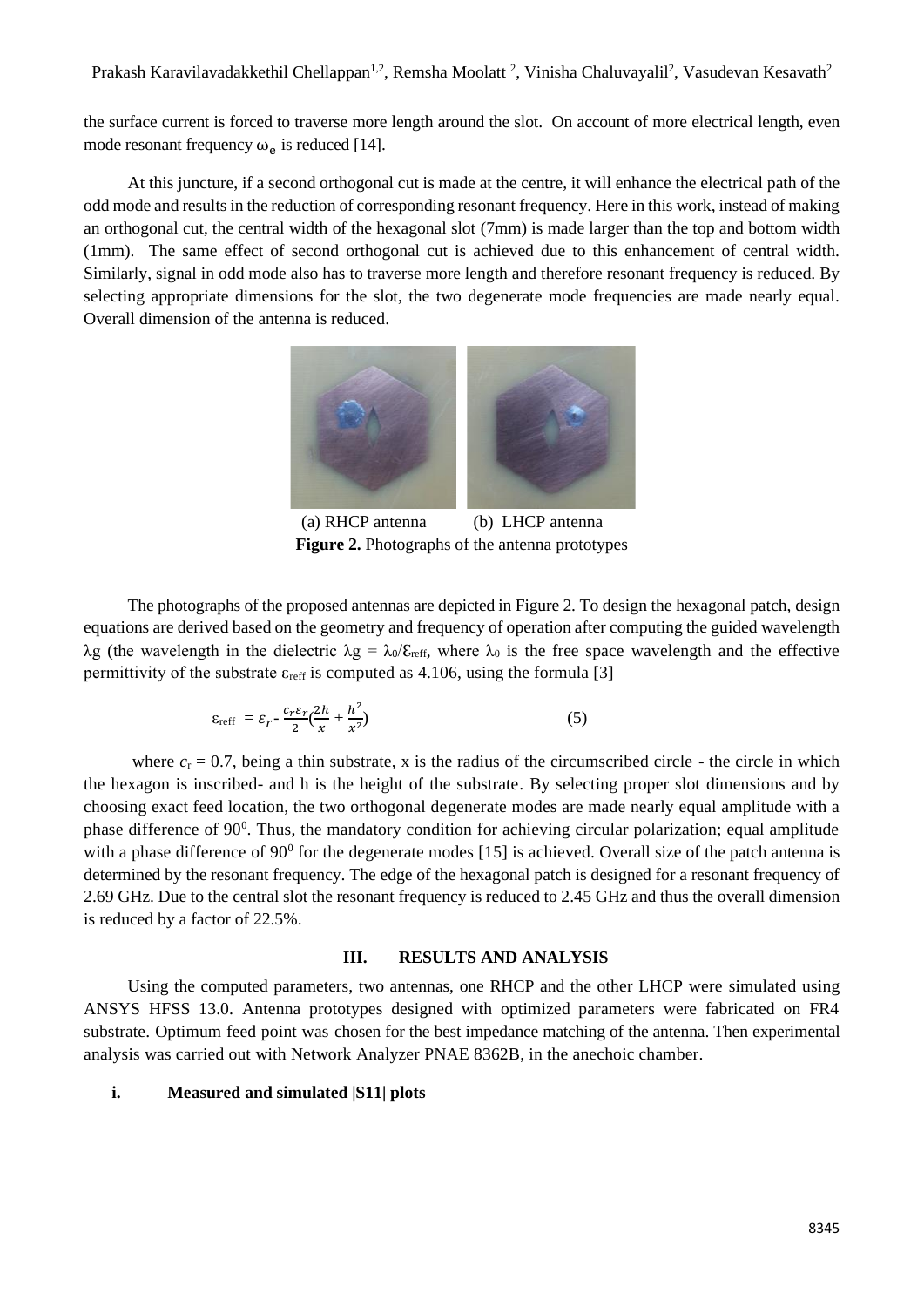

**Figure 3.** |S11| plots of RHCP and LHCP antennas.

The measured |S11| of the proposed antennas are plotted in Figure 4.3. It is noted that the fundamental resonant frequency of the antenna without slot is 2.69 GHz, whereas with slot, the measured return loss is 32dB at 2.42 GHz and the corresponding 10 dB bandwidth is 130 MHz for the proposed RHCP antenna. The measured return loss is 41.78 dB at 2.44 GHz for LHCP antenna with corresponding 10 dB impedance bandwidth of 128 MHz. The simulated return loss is 42 dB for both the antennas at a resonant frequency of 2.45 GHz. The simulated and measured values are close to each other. Due to fabrication tolerances, the value obtained for the RHCP antenna prototype is less to a small extent.

## ii. **Axial ratio**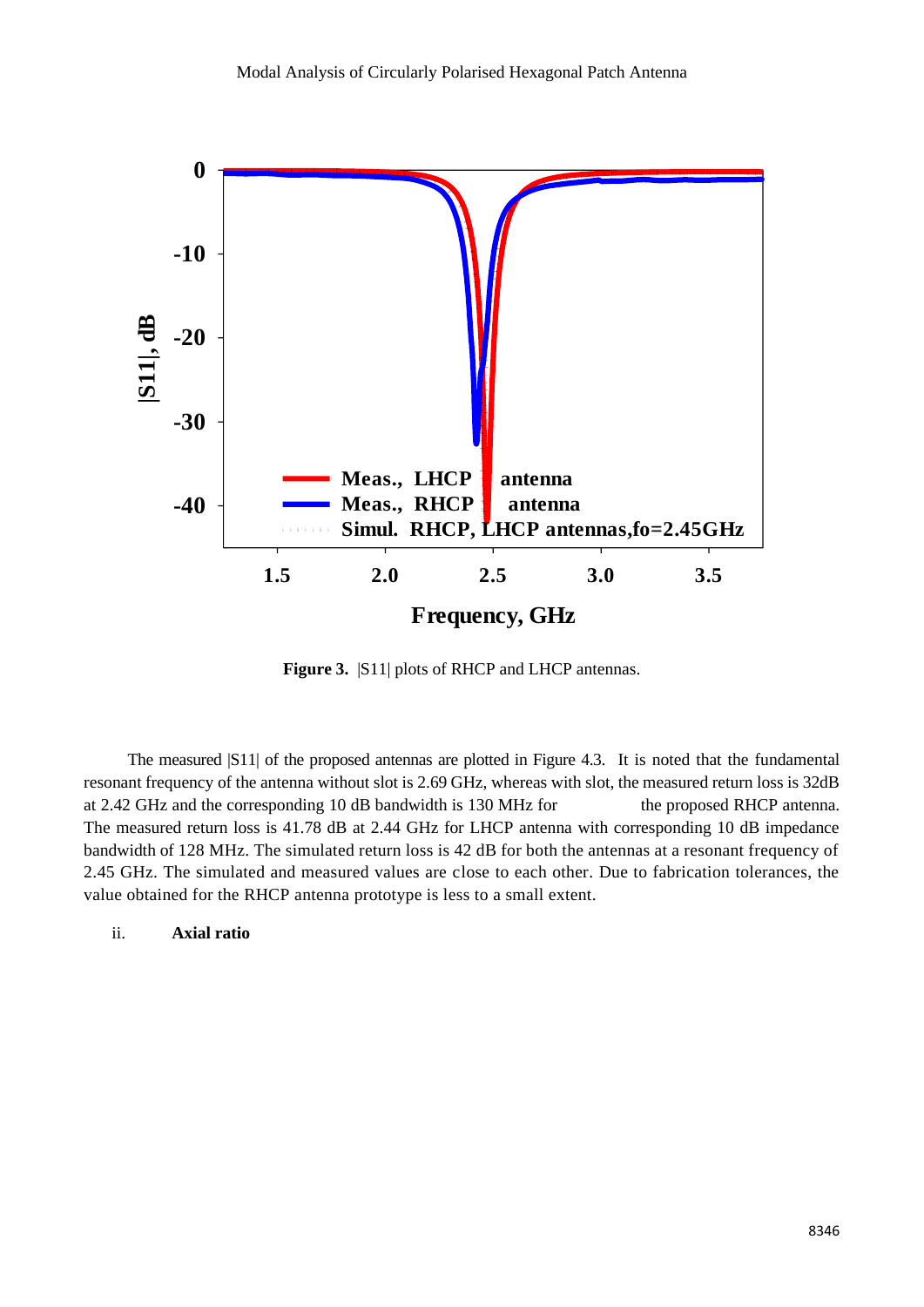

**Figure 4.** Simulated (parametric) and measured axial ratio plots

A parametric study is done by varying the parameter 'k', which is the aspect ratio of height 'd' to the central width of the central irregular hexagonal slot, keeping 'b' constant. It is observed that when the value of k when exceeds 1.5 circularly polarized radiation is exhibited and clear from Figure 4. When  $k = 1.32$ , it does not exhibit CP and when  $k = 1.52$ , AR is just below 3 dB for a small range of frequencies. The realization of circularly polarized radiation is confirmed at  $k = 1.62$ , as the necessary criterion of axial ratio  $<$  3 dB is satisfied for a range of frequencies from 2.31 GHz to 2.51 GHz. When  $k = 1.62$ , the least simulated value of axial ratio  $= 1.8212$  dB is obtained with the fabricated RHCP antenna prototype and the corresponding axial ratio bandwidth is measured to be 180MHz (7.43%). It is 181.2 MHz for LHCP antenna prototype (7.42%).

## **iii. Radiation patterns**

Measured and simulated bore sight radiation patterns of RHCP and LHCP antennas at  $f_0 = 2.45$  GHz are depicted in Figure 5 and found to be in good agreement with simulated plots. Measured 3 dB beam widths are  $80^0$  and  $86^0$  for RHCP and LHCP antennas respectively.

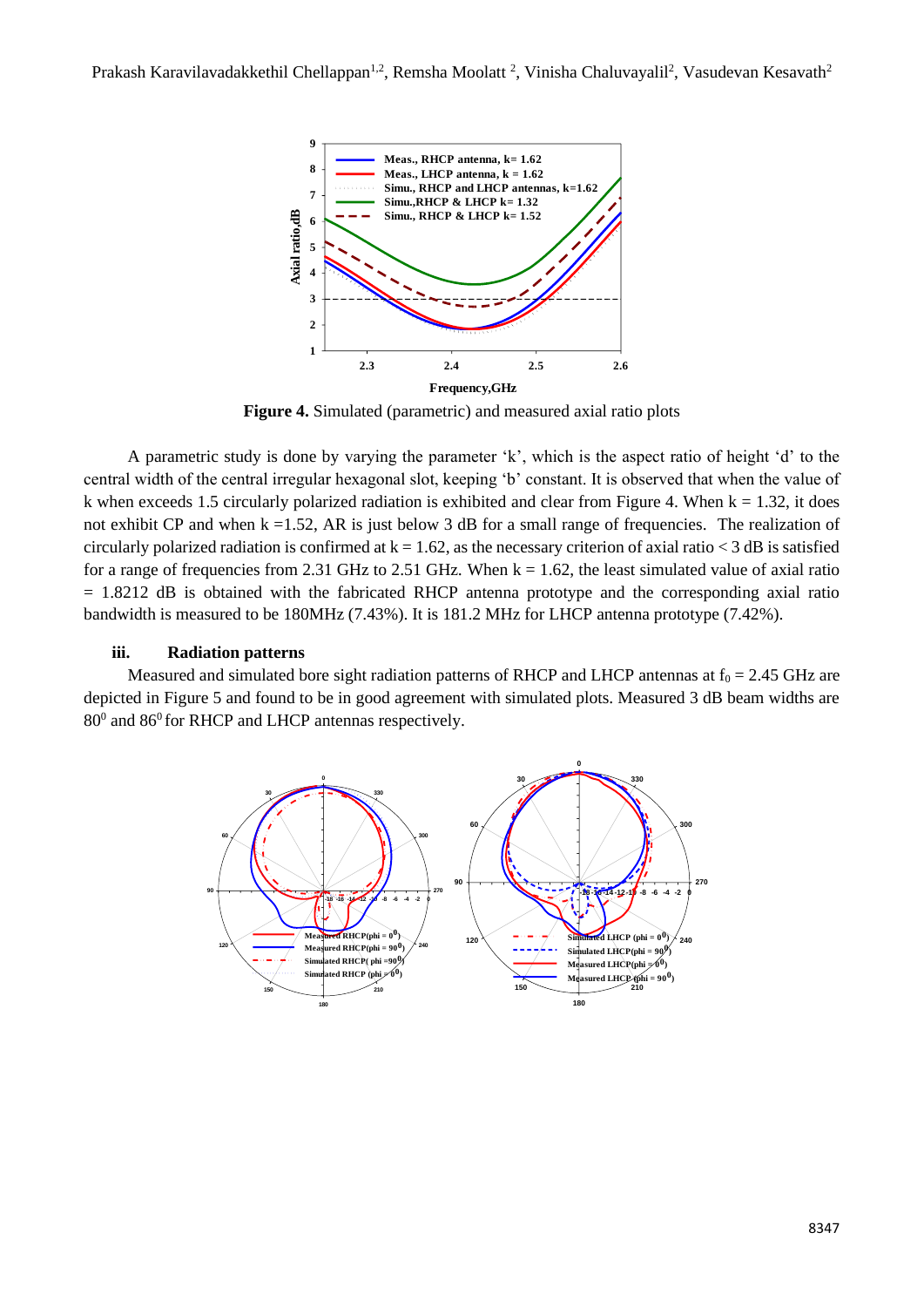

**Figure 5.** Radiation patterns of (a) RHCP antenna (b) LHCP antenna At a resonant frequency  $f_0 = 2.45$  GHz

#### **iv. Measurement of gain and efficiency**



**Figure 6** Measured gain plots of the antenna prototypes

The gain of the RHCP and LHCP antenna protypes were measured using gain comparison method. As depicted in the Figure 6, RHCP antenna gives a maximum gain of 4.9 dBi at the frequency 2.42 GHz and LHCP antenna, 4.91 dBi at 2.44 GHz. Efficiency of 89.9% was achieved with both antenna prototypes.

## **v. Surface Current Patterns**

The surface current distribution simulated at the centre frequency is plotted in Figures 7 and 8 for RHCP and LHCP antennas respectively. Surface current distribution at  $\varphi = 0^0$  is equal in magnitude and opposite in direction to that at  $\varphi = 180^{\circ}$ . Similar is the case of surface current distribution at  $\varphi = 90^{\circ}$  and at  $\varphi = 270^{\circ}$ . Hence the criterion for circular polarization is satisfied. As the direction of view chosen as +Z-axis, the direction of rotation of current is clockwise and the sense of polarization is confirmed as left-hand circular polarization (LHCP) for the feed position at Y. Feed position at X confirms right hand circular polarization (RHCP).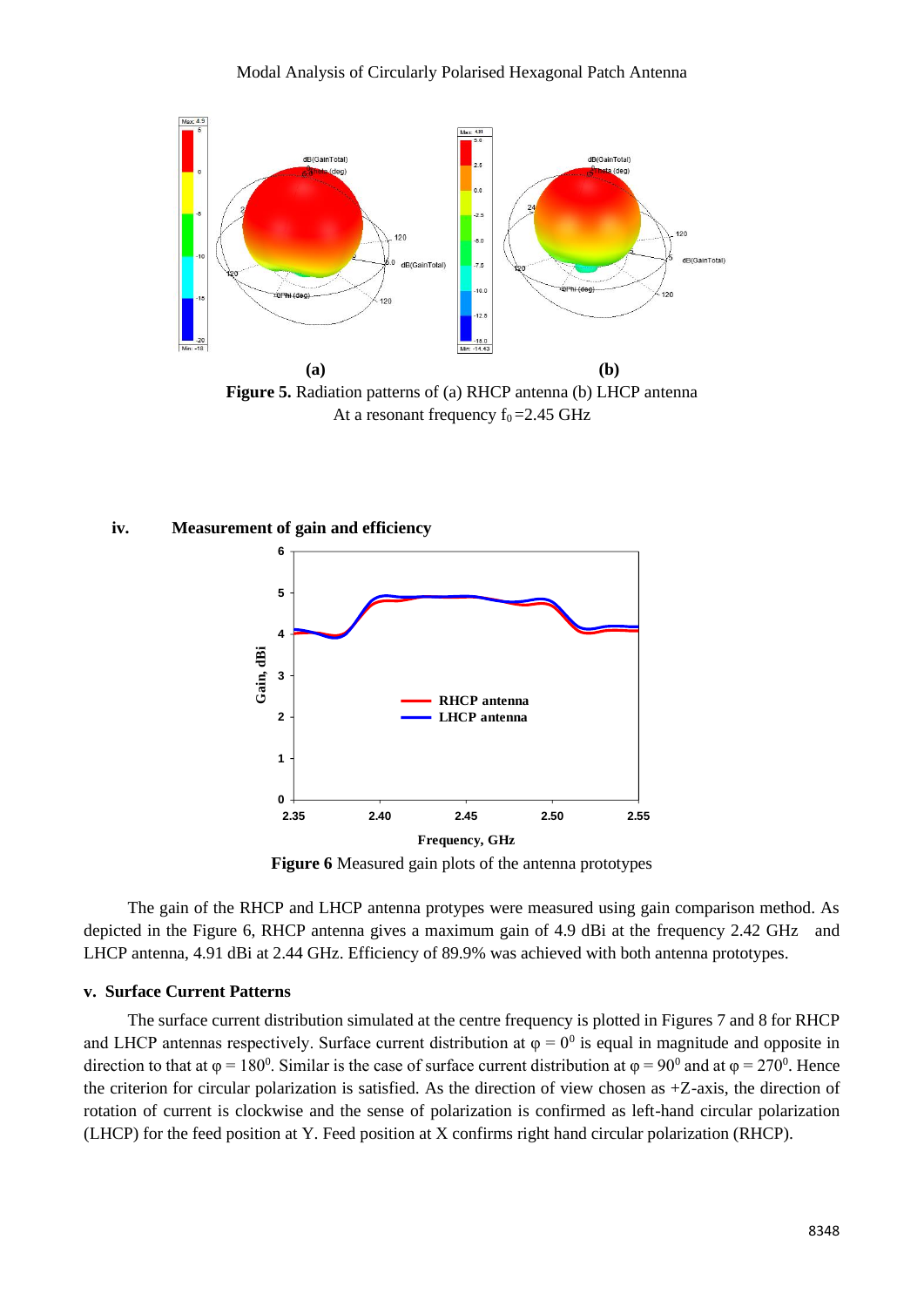

**Figure 8.** Surface current distribution of LHCP antenna

#### **vi. Confirmation of the sense of polarization**

The sense of direction of polarization of the fabricated antennas under study is tested using helical antennas designed at the measured resonant frequency as per the design methodology in [16] & [17]. The RHCP helical antenna gives more output when tested with RHCP antenna under study and the LHCP helical antenna gives more output when tested with LHCP antenna. Graphs plotted in Figure 9 confirm the directions of sense of polarization of the antenna prototypes.



**Figure 9.** Sense of direction of polarisation using helical antennas, when tested (a) RHCP antenna (b) LHCP antenna

## **vii. Confirmation of circular polarisation using Smith Chart**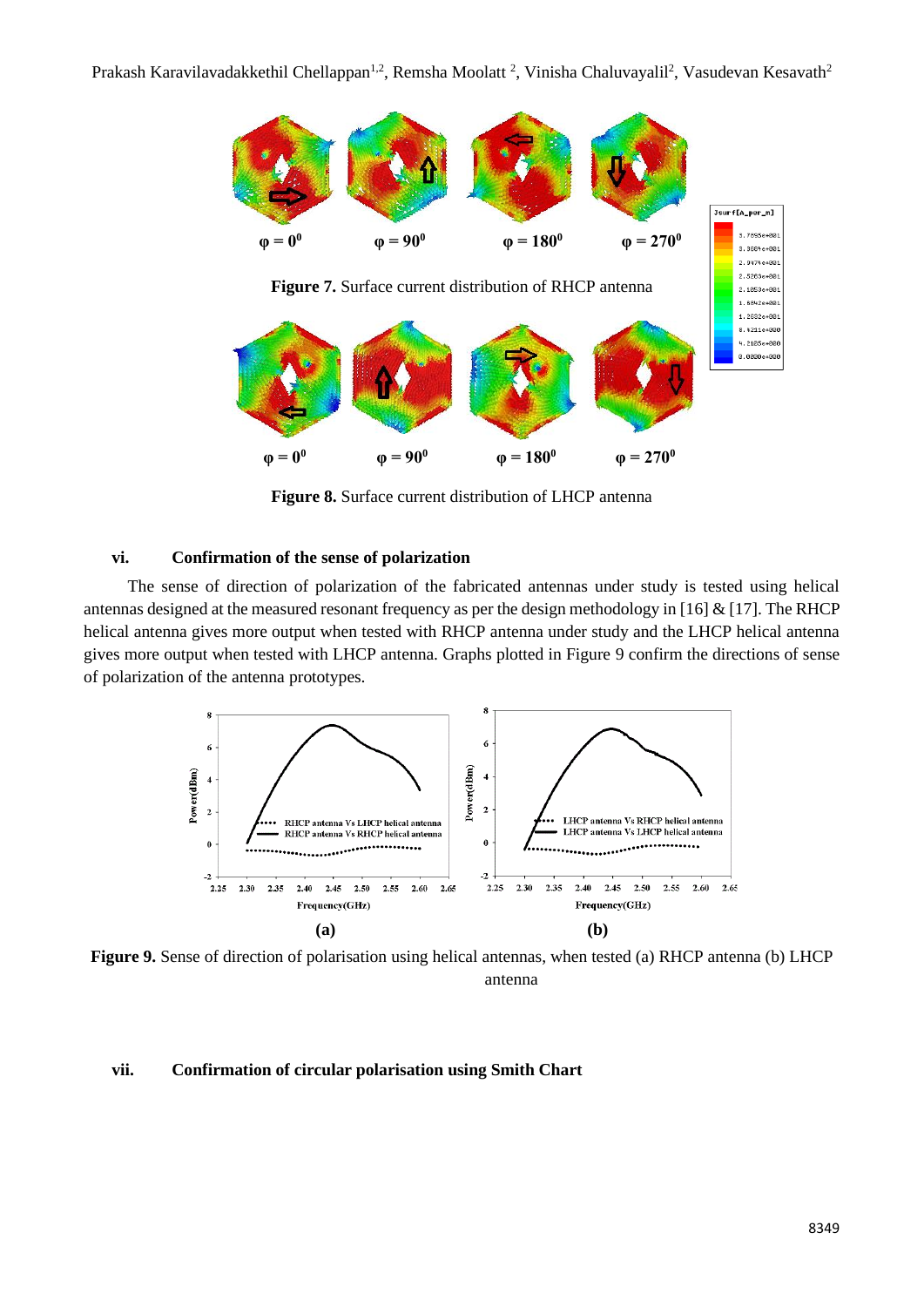

**Figure 10.** Simulated input impedance variation of the RHCP and LHCP antennas



**Figure 11.** Simulated input impedance variation of the RHCP antenna for different feed positions.

The Smith chart representation of impedance plot shown in Figure 10 is the exact method to confirm whether the choice of feed position is the suitable one, for good CP radiation. The best minimum axial ratio at a CP resonant frequency is indicated by a dip in the smith chart. That is, two orthogonal modes are excited. The presence of a loop indicates a axial ratio value. In this antenna the feed position X (21, 19) is the best position that offers CP behavior for the RHCP antenna and Y(21, 31) for the LHCP antenna. Here the kink is formed corresponding to the centre frequency 2.45 GHz for both RHCP and LHCP antennas. This confirms the excitation of two resonant degenerate modes of circular polarization and the best CP performance at this frequency 2.45 GHz. Figure 11 shows the impedance variation corresponding to the parametric variation of the feed location of RHCP antenna and the corresponding loop formation in the Smith chart. This study justifies the choice of location of the point X (21,19) for Ant.1(RHCP) and Y(21,31) for Ant.2(LHCP). Both antennas are having dimensions  $50 \times 50 \times 1.6$ mm<sup>3</sup>. The performance comparison of antenna prototypes with a basic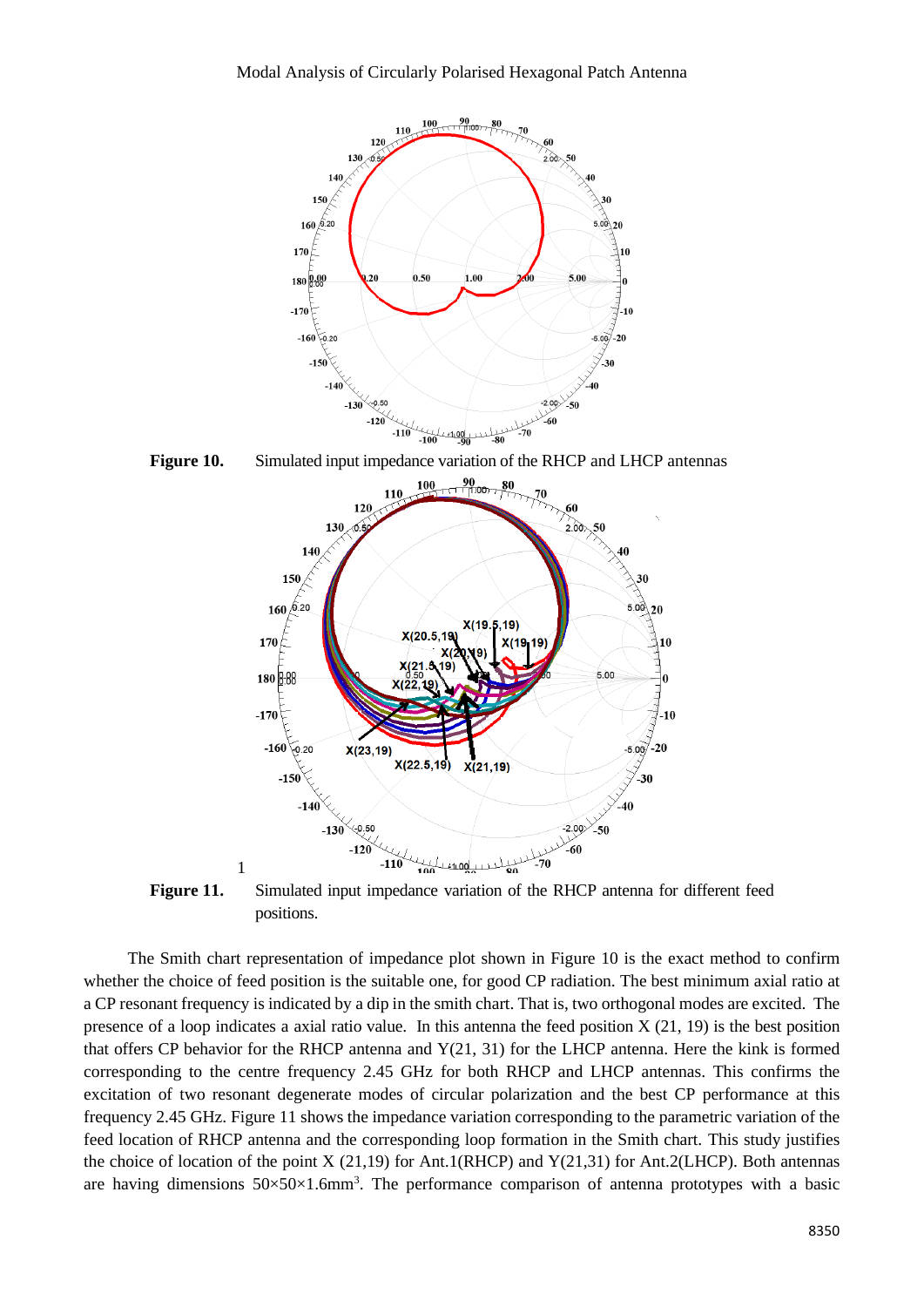reference circular patch antenna having central elliptical slot [5] and four other circularly polarized antennas in literature [18-21], is done and values are tabulated in Table 1. The circular shape of the patch and central elliptical shape of the slot in [5] is modified to get antenna prototypes in this work. Achieved size reduction of 22.5 %, with reference to antenna in [5], is due to increased electrical length on account of shapes of patch and slot. Increased ARBW is due to the choice of feed point and the aspect ratio of the slot. More IBW is due to the choice of feed location and shape of the patch. For the comparison of size reduction, reference antenna [5] only is chosen due to similarity in shape and antennas of [18-21] are chosen for the comparison of other values.

| <b>Parameter</b>  | [5]  | $\lceil 18 \rceil$ | $[19]$          |                             |          | $[20]$ $[21]$ Ant1 Ant2 |          |
|-------------------|------|--------------------|-----------------|-----------------------------|----------|-------------------------|----------|
| Center f req. GHz | 2.45 | 2.40               |                 | $.924$ $2.47$ $2.45$ $2.42$ |          |                         | -2.44    |
| Return Loss, dB   | 19   | 26                 | 21              | 26.3                        | 21       | 32                      | 42       |
| Gain, dBi         | 3.85 | 4.3                | 1.9             | 6.6                         | 7        | 4.9                     | 4.91     |
| AR min, dB        |      | 0.8                | 0.7             | 0.77                        | 0.9      | 1.82                    | 1.815    |
| ABBW, %           | 1.22 | 0.47               | 1.62            | 0.8                         |          | 1.43 7.43               | 7.42     |
| IBW %             | 5.3  | 1.9                | 3.74            | 2.85                        | 6.5      | 5.4                     | 5.25     |
| 3 dB beam width   |      |                    | 80 <sup>0</sup> |                             | $78^{0}$ | $80^{0}$                | $79^{0}$ |
| % size reduction  | 9.5  |                    |                 |                             |          | 22.5                    | 22.5     |

**Table 1:** Performance comparison of various CP antennas

#### **Appropriateness of the antennas for RFID reader applications at 2.45GHz**

The RHCP antenna prototype offers 10 dB impedance bandwidth of 130 MHz (2.3645 GHz- 2.4965), 3 dB ARBW of 180 MHz (2.32 GHz- 2.50GHz) and a gain of 4.9 dBi. Similarly, the LHCP antenna prototype offers a 10 dB impedance bandwidth of 128MHz (2.5415 GHz- 2.4135 GHz) and 3 dB ARBW of 181.2 MHz (2.3312 GHz – 2.5124 GHz) and a gain of 4.91 dBi. These values are in compliance with standards of parameters for air interface communications for RFID applications at 2.45 GHz [22]. Hence these antennas are well suited for RFID applications.

## **V.ANALYTICAL TREATMENT**

In this section, analytical aspects of the proposed design method, the polarization behavior of the antenna with respect to the geometry and physical characteristics, are dealt with [5]. The circular polarization behavior of polygonal patch antennas were analysed as a function of geometry and structural characteristics. First of all, the analysis is done based on the traditional equivalent circuit approach [9] and then the mathematical formulation is performed to enforce the polarization characteristics [5].

# **i. Modal expansion**

Microstrip patch antennas, modeled as lossy resonant cavities, are narrow-band radiators. Perfect magnetic walls enclose them and are bounded by perfect electric walls on the upper and lower sides [3]. The cavity field distribution is analysed in terms of eigen-modes.  $E_z$ ,  $H_x$  and  $H_y$  are the three non-zero components. According to the Green function theory, the electrical field, can be expressed by a set of homogeneous Helmholtz equation eigen-functions [3],

$$
E_z(\mathbf{r}) = j\omega\mu_0 J_0 \sum_{m,n=0}^{m,n=\infty} \frac{\Psi_{mn}^*(r)\Psi_{mn}(r_p)S_{mn}(P)}{k^2 - k_{mn}^2}
$$
(5)

Where  $k_{mn}$  is the modal wave-number of the  $mn$  mode,  $S_{mn}$ , the function related to the geometry of the probe,  $r_p$  the position of the probe with respect to the patch and  $J_0$  the feeding current. The wave-number may be modified as [5]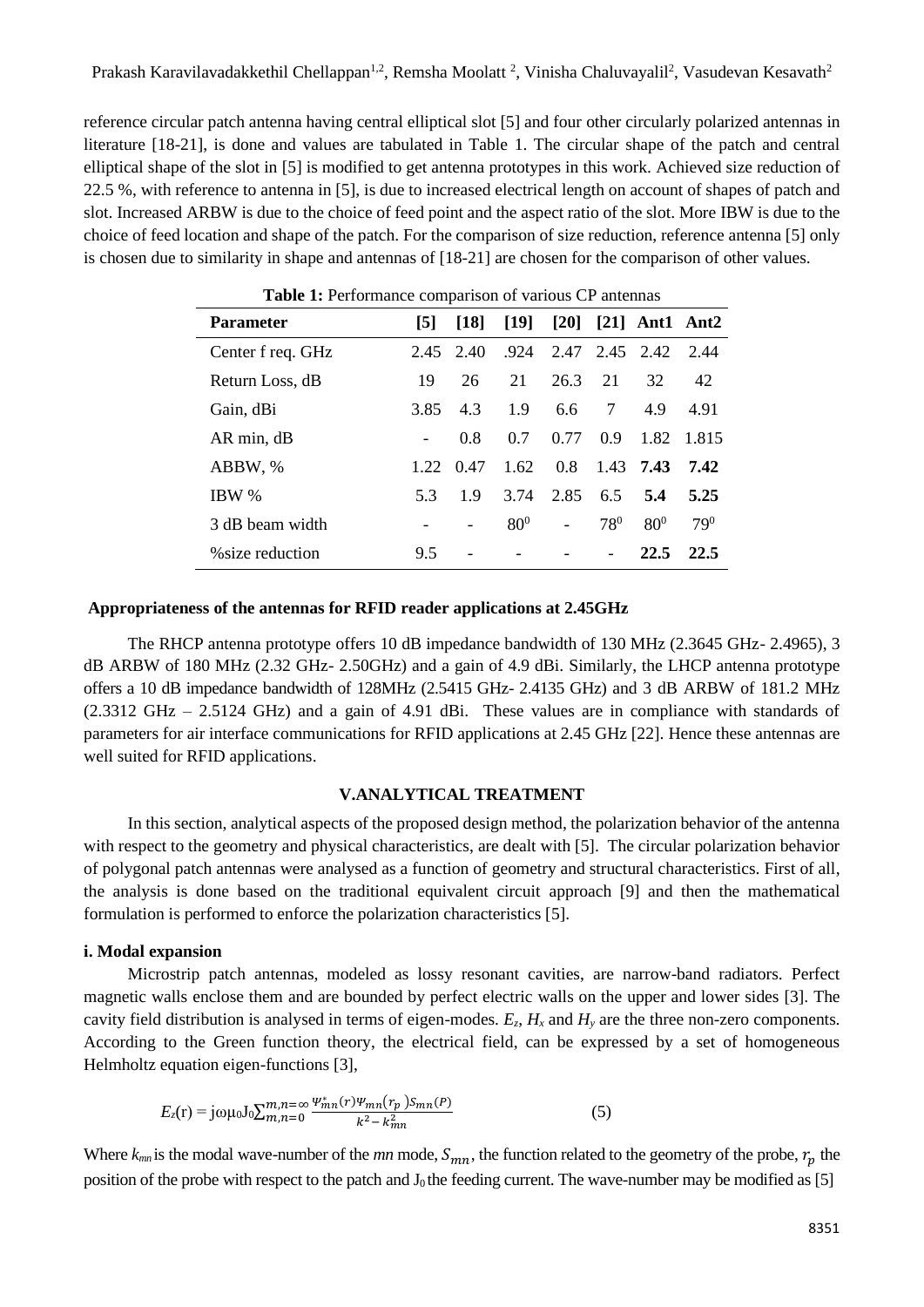$$
k^2 = \mathcal{E}_r \left( 1 - j \delta_{eff} \right) k_0^2 \tag{6}
$$

On account of various antenna losses. The impedance observed from the probe at the location  $r_p$ can be written as [5]

$$
Z_{in} = \frac{V_{in}}{J_0}
$$
  
*i.e.*,  $Z_{in} = -j\omega\mu_0 t \sum_{m,n=0}^{m,n=\infty} \frac{\Psi_{mn}^2(r_p) S_{mn}(P)}{\varepsilon_r (1-j\delta_{eff})k^2 - k_{mn}^2}$  (7)  
letting  $\omega_{mn} = c \frac{k_{mn}}{\sqrt{\varepsilon_r}}$   

$$
Z_{in} = \frac{\mu_0 t c^2}{\varepsilon_r} \sum_{m,n=0}^{m,n=\infty} j\omega \frac{\Psi_{mn}^2(r_p) S_{mn}(P)}{\omega_{mn}^2 - (1-j\delta_{eff})\omega^2}
$$
 (8)

Then equivalent circuit parameters for *mn* mode can be written as [5]

$$
\alpha_{mn} = \frac{\mu_0 \, tc^2}{\varepsilon_r} \, \Psi_{mn}^2(r_p \,) S_{mn}(P)
$$
\n
$$
R_{mn}^{-1} = \frac{\omega_{\delta_{eff}}}{\alpha_{mn}}
$$
\n
$$
C_{mn} = \frac{1}{\alpha_{mn}}
$$
\n
$$
L_{mn} = \frac{\alpha_{mn}}{\omega_{mn}^2}
$$

Finally, it is concluded that [5]

$$
Z_{in} = \sum_{m,n=0}^{n=\infty} Z_{mn}
$$

$$
Z_{in} = \sum_{m,n=0}^{m,n=\infty} \frac{1}{R_{mn}^{-1} + j\omega C_{mn} + \frac{1}{j\omega L_{mn}}}
$$

This is because the input impedance of the patch is shown to be equivalent to the response of a network consisting of an infinite series of parallel RLC resonators as shown in Figure 12.



**Figure 12.** Equivalent circuit corresponding to modal expansion of input impedance [5]

Each resonant *mn* mode is equivalent to a single parallel RLC, except for the fundamental TM<sub>00</sub> mode, which consists only of static capacitance and relative losses. The modal resistance  $R_{mn}$  is theoretically frequency dependent, but can be approximated to be a constant value within the band of interest, due to the narrowness of the mode resonance bandwidth.  $R_{mn}$  represents the sum of the radiation, dielectric and metal losses. The voltage across  $R_{mn}$  may be considered to be proportional to the radiated field from the *mn* mode and  $\omega = \frac{1}{\sqrt{n}}$  $\frac{1}{\sqrt{LC}}$  the angular frequency of the  $mn$ -th mode. The analytical expression of  $\Psi_{mn}$  might be very complicated for arbitrary geometries and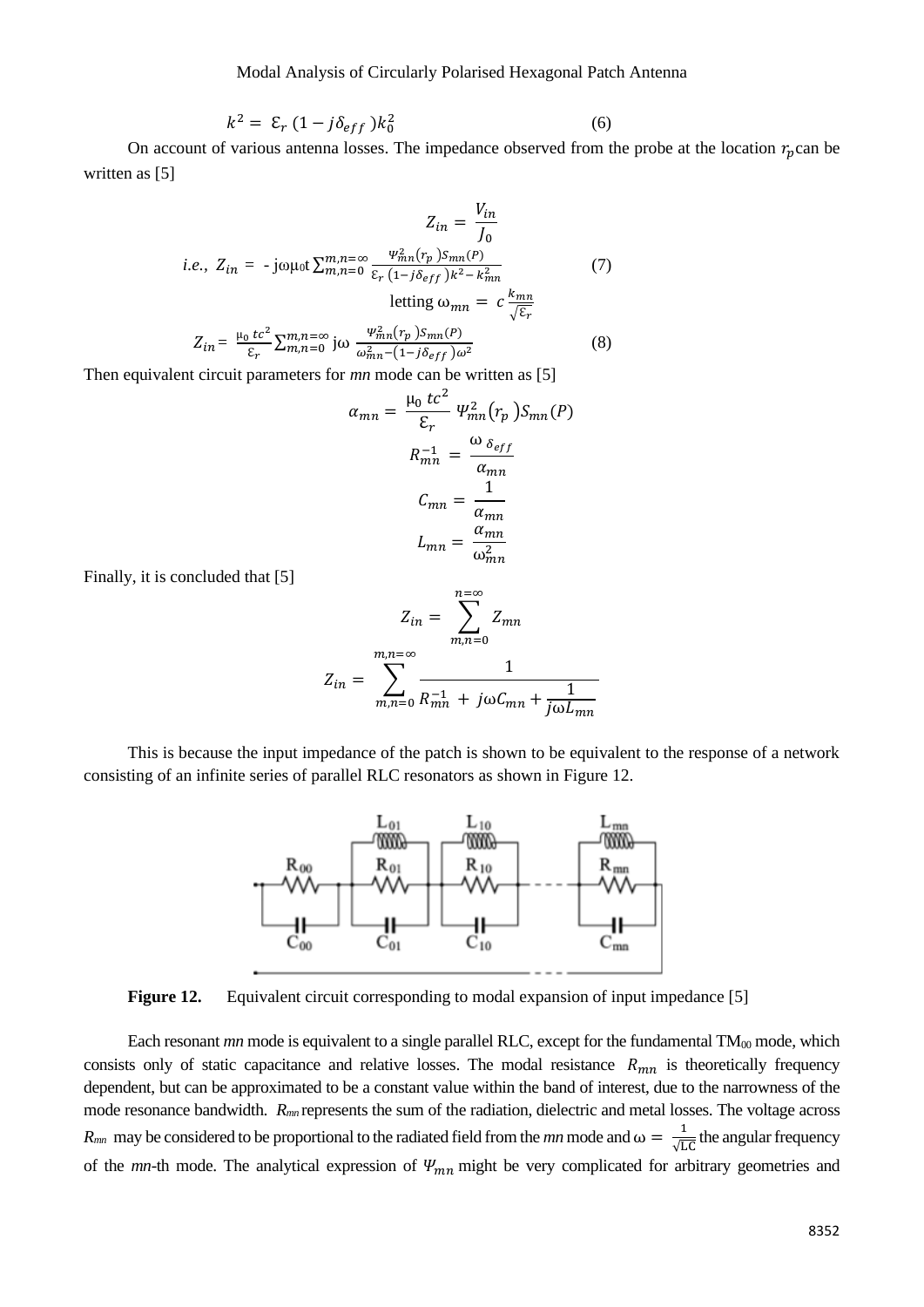consequently the circuital parameters. But the equivalent circuit formulation is still valid even if the expressions are not in closed form [5]. For a single  $TM_{mn}$  mode its mode impedance may be expressed as [5]

$$
Z_{mn}(\omega) = R_{mn} \phi_{mn}(\omega)
$$

$$
Z_{mn}(\omega) = R_{mn} \frac{1}{1 + j \varrho_{mn} \left(\frac{\omega}{\omega_{mn}} - \frac{\omega_{mn}}{\omega}\right)}
$$

Where  $\phi_{mn}(\omega)$  is the normalized frequency response. Though the values of circuital parameters  $R_{mn}$ ,  $C_{mn}$ ,  $L_{mn}$  dependent on the patch geometries, a generalized approach is described below. Let us consider quasisymmetrical geometry where a single mode is detuned into two orthogonal and overlapping ones. Concerning the fundamental frequency, the modal expansion can be limited to the first three terms:  $TM_0$ ,  $TM_e$  from the fundamental detuning and  $TM_{\infty}$ , which represents all higher order modes. The corresponding modal impedances are  $Z_o$   $Z_e$  and  $Z_{\infty}$  [5].

$$
Z_{in} = Z_o + Z_e + Z_{\infty}
$$
  

$$
Z_{in} = R_o \phi_o(\omega) + R_e \phi_e(\omega) + Z_{\infty}(\omega)
$$

When the detuned modes are combined each other properly the far field CP is obtained. Let us assume that the contribution of all other higher modes is zero, i.e  $Z_{\infty}(\omega)$  is zero and and the quality factor Q is same for the detuned even and odd modes, then the normalized impedance ratio function may be written as [5]

$$
\beta(\omega) = \frac{\phi_o(\omega)}{\phi_e(\omega)} = \frac{1 + j \left( \left( \frac{\omega}{\omega_e} - \frac{\omega_e}{\omega} \right) \right)}{1 + j \left( \left( \frac{\omega}{\omega_o} - \frac{\omega_o}{\omega} \right) \right)}
$$

Magnitude of the above yields AR and Phase angle gives phase difference between odd  $(\omega_o)$  and even(  $\omega_e$ )modes, which account for CP generation.  $\omega$ corresponds to center frequency and Q, the quality factor.

#### **Orthogonal near- degenerate modes**

As illustrated above, orthogonal near degenerate modes are resolved from the analysis of surface current distribution. The simulated surface current distribution on the RHCP antenna in Figure. 7 and 8 shows that, the CP radiation is the result of the excitation of two orthogonal near–degenerate modes at 2.32 GHz and 2.5 GHz respectively.

Hence frequency corresponding to  $\omega_e$  is 2.32 GHz and that corresponding to  $\omega_o$  is 2.5 Hz. From the plot of the impedance ratio function  $\beta(\omega)$  in Figure 13, it is clear that it is tangent to the imaginary axis and the odd and even modes are in quadrature with  $\infty_c$ . Hence the critical condition for CP [5] is satisfied.



**Figure 13.** Real part Vs Imaginary part plot of Impedance ratio  $\beta(\omega)$ 

From the impedance plots in the Figures 14 and 15, it is estimated that the input impedance, Zin is 49.85 – j 3.25 ohms, corresponding to 2.45 GHz, at the feed position X.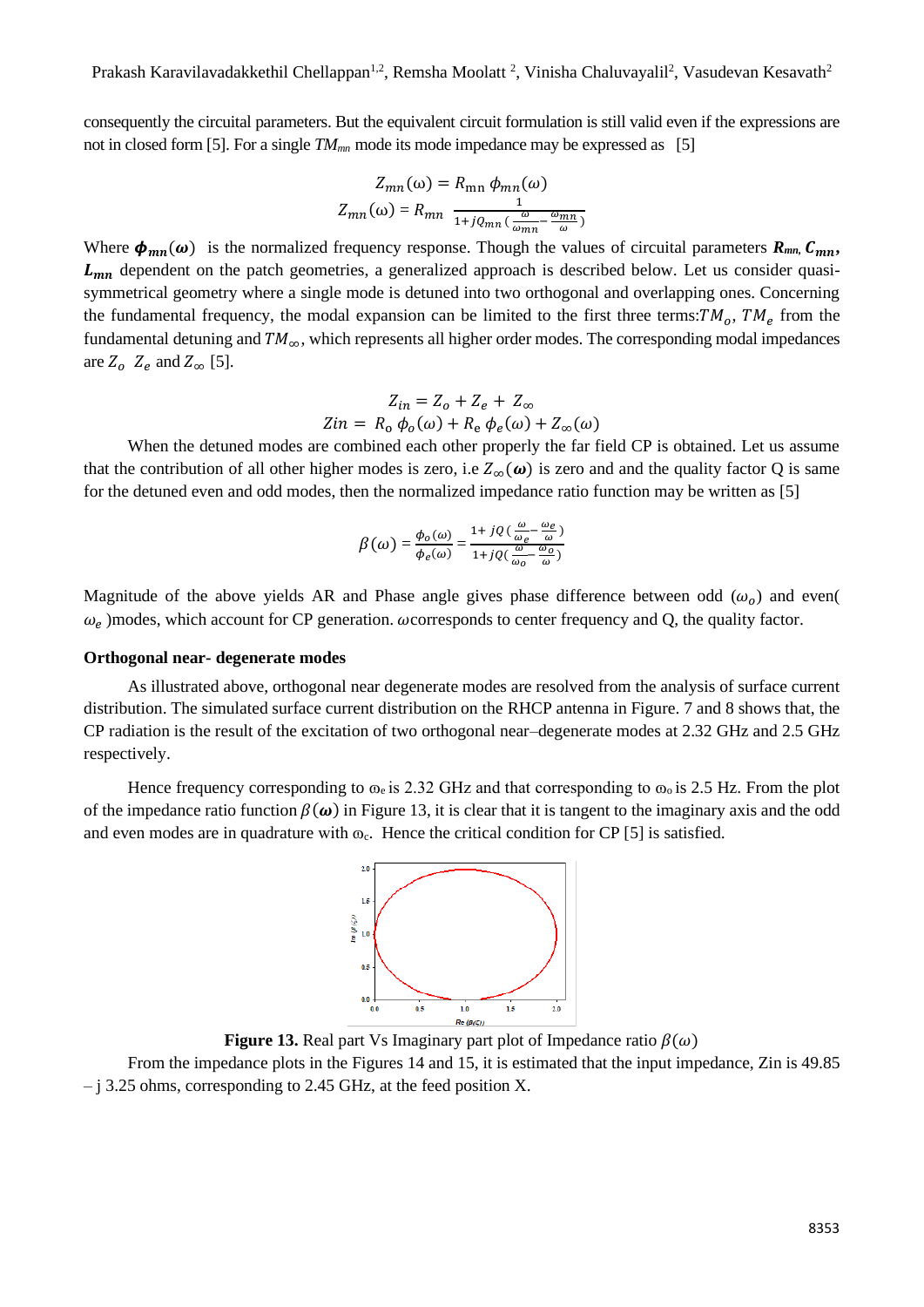

**Figure 14.** Real part of impedance Vs frequency plot



**Figure 15.** Imaginary part of impedance Vs frequency plot

Where the term -j3.25 corresponds to the higher order modes dominated by the capacitive reactance. Corresponding modal resistances are obtained as follows [5],

$$
Re = R_N^2 + X_N^2 / R_N + X_N
$$
  
Ro = R\_N^2 + X\_N^2 / R\_N - X\_N

Substituting the values of  $R_N$  and  $X_N$  from Zin, which is equal to  $R_N$  - j $X_N$ , the values of modal resistances are obtained as  $\text{Re} = 46.99 \Omega$  and  $\text{Ro} = 53.55 \Omega$ .

The choice of exact feed position to yield optimal CP characteristics is estimated from the impedance curves corresponding to various feed positions on RHCP antenna, as shown in Figures 16 and 17 below. For almost all the feed positions, two peaks are visible. This is the zone where the combination of the modes leads to the best CP. The best choice of position  $X(21, 19)$  gives one peak to be near to 50 ohms.



**Figure 16** Real part of impedance under parametric variation of feed position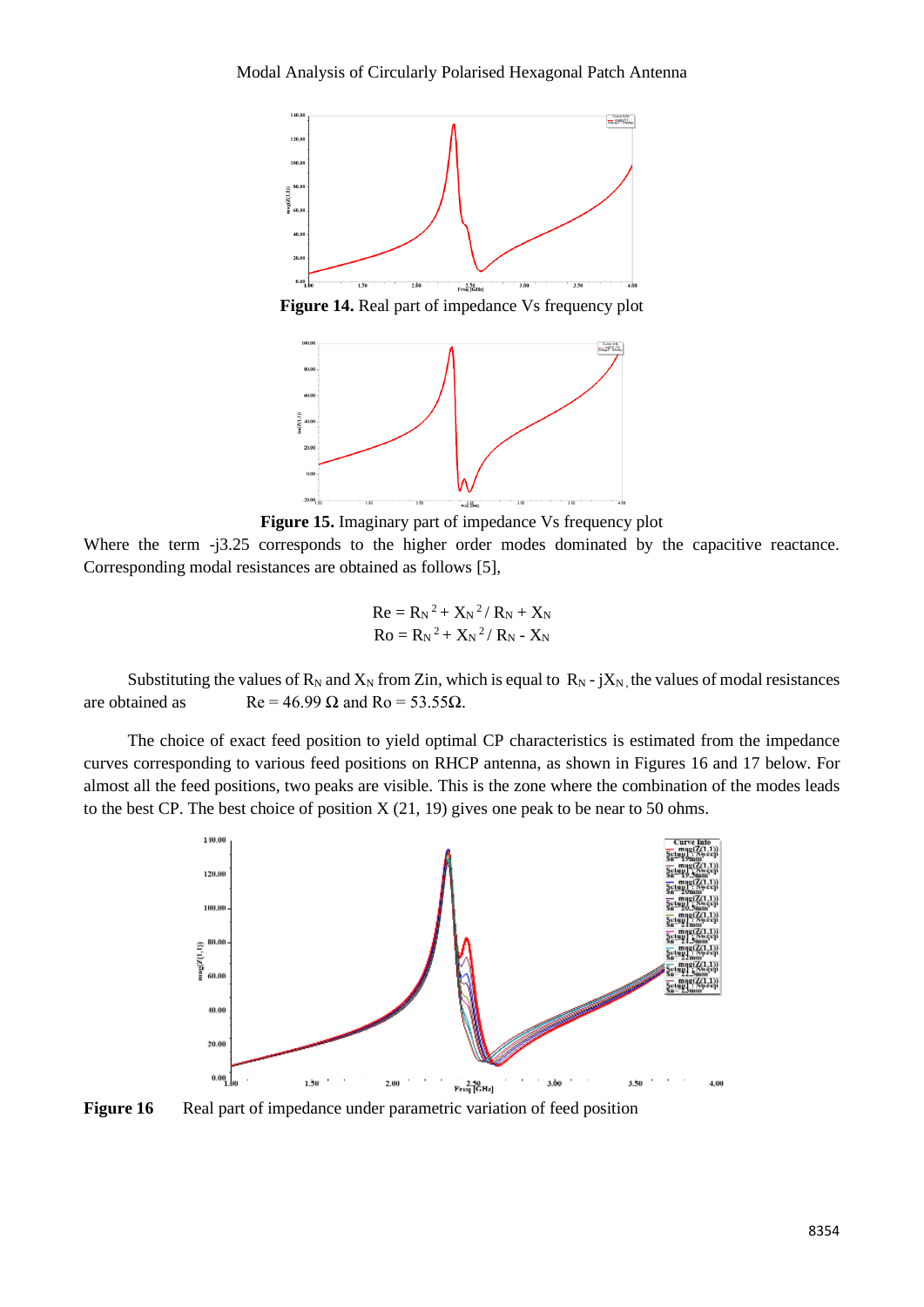

**Figure 17** Imaginary part of impedance under parametric variation of feed position

To demonstrate the effective advantages of using this analytical method, Figure 18 shows the comparison of Ex/Ey obtained from this approach versus the corresponding quantity given by a full-wave simulation, by ANSYS HFSS.



**Figure 18** Magnitude of Impedance ratio (dB) Vs frequency plot

The first is the modulus of  $\beta(\omega)$  plotted in dB form, while the second is the numerically computed ratio. These two plots coincide and as such the method of modal analysis adopted in this piece of work is justified.



**Figure 19.** Phase angle of  $β(ω)$  Vs frequency plot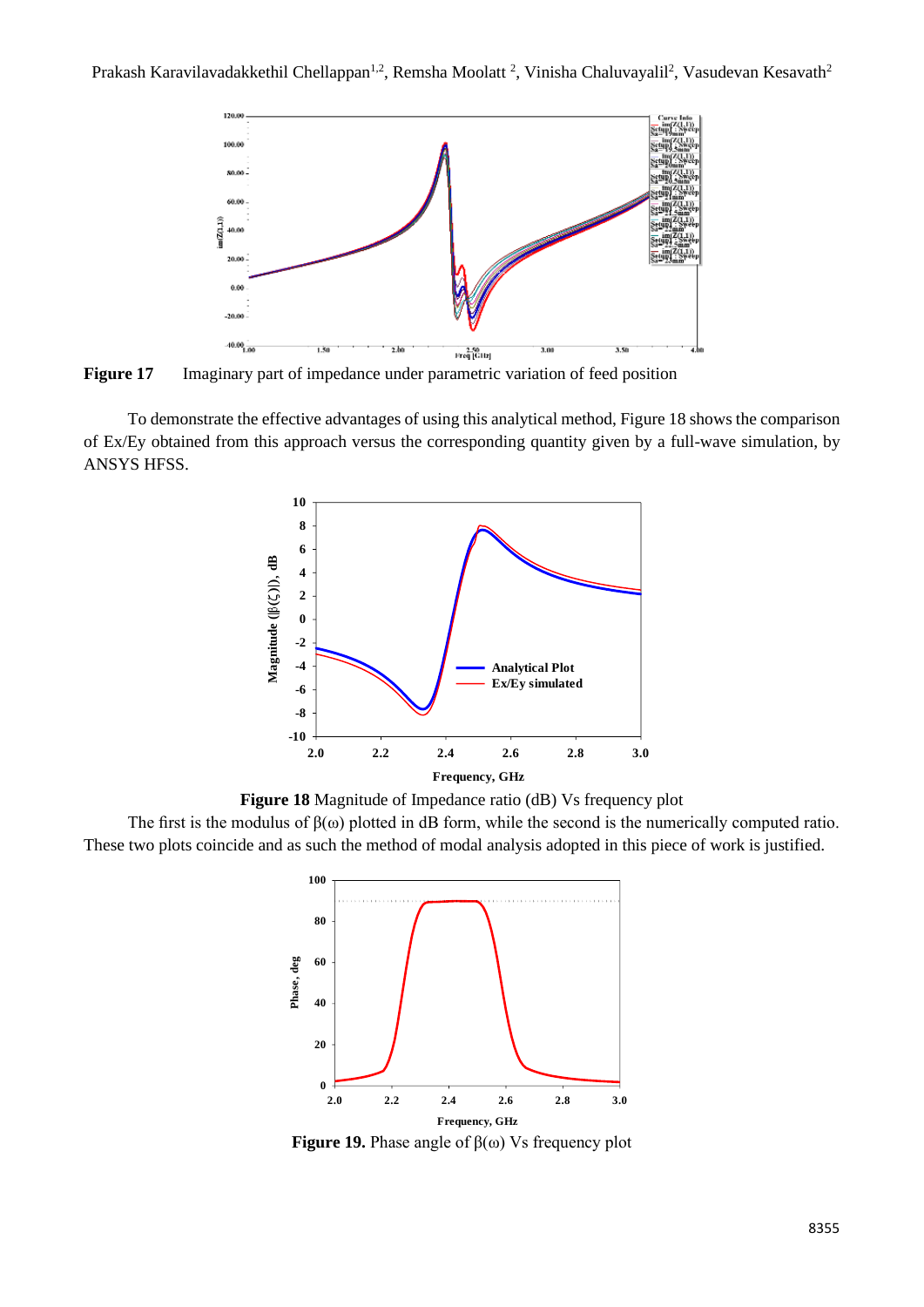The phase plot of the impedance ratio function  $\beta(\omega)$ , is depicted in Figure 4.19. This is plotted in the operating range. The phase value remains to be  $90^{\circ}$ , in the range from 2.32 GHz to 2.53 GHz and hence ensures the axial ratio band width of 210 MHz for the RHCP antenna, which exactly matches with the simulated value. Hence it is concluded that the analytical treatment applied in this work proves to be exact, as the values obtained through this approach match with simulated and experimental results.

# **CONCLUSION**

The polygonal or elliptical shaped patches with central can be conveniently used to produce circular polarisation. Circularly polarized radiation at the fundamental frequency is produced by the merging of near degenerate *TM<sup>01</sup>* and *TM<sup>10</sup>* modes. The shape and dimensions of the central slot has good dependence on CP. Reduction in patch size through slot dimensions maintains the fundamental frequency within the concerned frequency band. Null current positions occur at certain locations on the patch. The location of feed point has got an effect on CP characteristics. Design equations developed are found to hold good for different substrates.

#### **References**

- [1] Prakash K. C, Vinesh P. V, Vivek R, Mohammad Ameen, and Vasudevan K,"Circularly Polarised Hexagonal Patch Antenna With Polygonal Slot for RFID Applications", Journal of Communications Software and Systems, vol. 12, no. 2, pp 122-128, June 2016.
- [2] K. Carver and J. Mink, "Microstrip antenna technology," IEEE Trans. Antennas Propag., vol. 29, no. 1, pp. 2–24, 1981.
- [3] R. Garg," Microstrip Antenna Design Handbook", Boston, MA: Artech House, 2001.
	- [4] B. Kim, B.Pan, S. Nikolaou, Y.-S.Kim, J. Papapolymerou, and M. M. Tentzeris, "Anovel single-Feed circular microstrip antenna with reconfigurable polarization capability," IEEE Trans. Antennas Propag., vol. 56, no. 3, pp. 630–638, 2008.
- [5] Maddio Stefano, Alessandro Cidronali Gianfranco Manes, "A New Design Method for Single-Feed Circular Polarization Microstrip Antenna With an Arbitrary Impedance Matching Condition", IEEE Transactions on Antennas and Propagation, Vol.59 , No.2, pp 379-389, 2011.
- [6] Row J.S. and C.Y.Ai, "Compact design of single feed circularly polarized microstrip antenna", Electronics Letters, Vol.40, No.18, pp 1093–1094, 2004.
- [7] Chen W.S., C.K Wu.and K.L.Wong, "Novel compact circularly polarized square microstrip antenna", IEEE Transactions on Antennas and Propagation, Vol.49, No.3,pp 340– 342, 2001
- [8] Pomsathit A., C. Benjangkaprasert, N.Anantrasirichail, V. Chutchavong, and T. Wakabayashi, "Circularly Polarized Right Angle Slot Antennas for WLAN of IEEE 802.llb/g", International Symposium on Communications and Information Technologies ISCIT 2008, Lao, pp 4650, 2008.
- [9] Barbero J., H. Lazo, F. Municio, and M. TeDeCe, " Model for the patch radiator with a perturbation to achieve circular polarization", IEE Colloquiumon Recent Developments in Microstrip Antennas, London, , pp 6/1 - 6/4., Feb 1993
- [10] A. Bhattacharyya and L. Shafai, A wider band microstrip antenna for circular polarization, IEEE Transactions on Antennas and Propagation, Vol. 36, No. 2, pp 157–163, 1988.